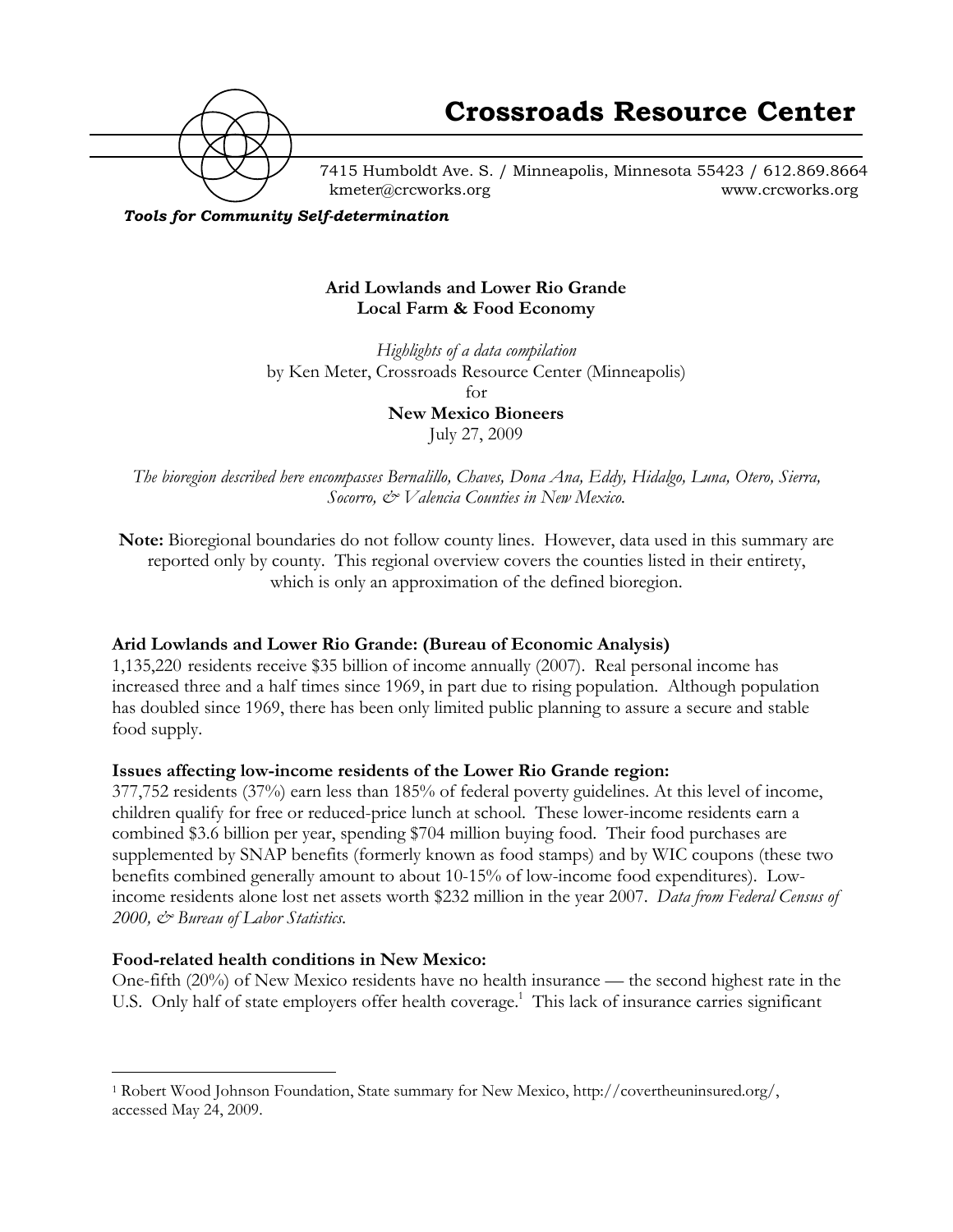public costs, since both county governments and medical facilities pay for treating customers who are not covered. Costs of this treatment are estimated to be \$6 billion per year.<sup>2</sup>

Food has become a leading cause of death in the U.S, rivaling tobacco. A high-calorie diet, combined with a lack of exercise, accounts for one-fifth of the annual deaths in the U.S.<sup>3</sup> Six of the fifteen leading causes of death are related to poor diet and low physical activity.4

60% of New Mexico residents are overweight or obese, with one-third (34%) overweight and more than one-quarter (26%) obese. Nearly four of every five state residents (78%) eat fewer fruits and vegetables that nutritionists recommend (five servings per day), and 22% report they have no physical activity. 7.8% of state residents have been diagnosed with diabetes. *Source: Centers for Disease Control.*

### **The region's ranches and farms (U.S. Census of Agriculture, 2007)**

*Agriculture Census data for 2007 were released February 4, 2009. Note that the Census of Agriculture uses the term "farm" to include both ranches and farms.*

*Since 1979, Chaves and Dona Ana Counties have experienced significant growth in farm income, which means their results dominate the financial discussion of the region.*

*Land:*

6,087 ranches and farms. This is a 7% increase in ranches and farms over 5,689 in 2002. The region has 29% of New Mexico's ranches and farms. 3,843 (63%) farms are less than 50 acres. 743 (12%) of the region's farms are 1,000 acres or more. The most prevalent farm size is 1-9 acres, with a total of 2,355 farms (39% of farms). Average farm size is 1,721 acres, 83% of New Mexico's average. The region has 10.5 million acres of land in ranches and farms. This amounts to 24% of the state's farmland. The region's farms have 257,501 acres of harvested cropland. 4,325 (43%) farms have a total of 287,453 acres of irrigated land. Average value of land and buildings per farm is \$721,457. This is 104% of the state average of \$696,081.

*Sales (Note that there may be discrepancies between Ag Census data and Bureau of Economic Analysis data, below):* \$1 billion of crops and livestock sold (2007), 47% of New Mexico's farm product sales. This is a 30% increase in sales over 2002 sales of \$785 million.

 <sup>2</sup> New Mexico Human Services Department (2007). "Summary of New Mexico's Universal Health Coverage Reform Efforts." SCI/Academy Health Summer Workshop for State Officials, August 2. Viewed May 24, 2009, at www.statecoverage.org/files/2007\_SCI\_Summer\_Meeting\_Esquibel.ppt .

<sup>3</sup> McGinnis, J.M. & W.H. Foege (1993). "Actual causes of death in the United States." *JAMA* 270(18):2207- 12; and Mokdad, A.H, J.S. Marks, D.F. Stroup, & J.l. Gerberding (2000). "Actual causes of death in theUnited States." *JAMA* 291(10):1238-45 [with published corrections in *JAMA* (2005), 293(3), 293-294.]

<sup>4</sup> Heron M., D.L. Hoyert, J. Xu, C. Scott, & B. Tejada (2008). *Deaths: preliminary data for 2006.* National Vital Statistics Report 56:16. http://www.cdc.gov/

nchs/data/nvsr/nvsr56/nvsr56\_16.pdf.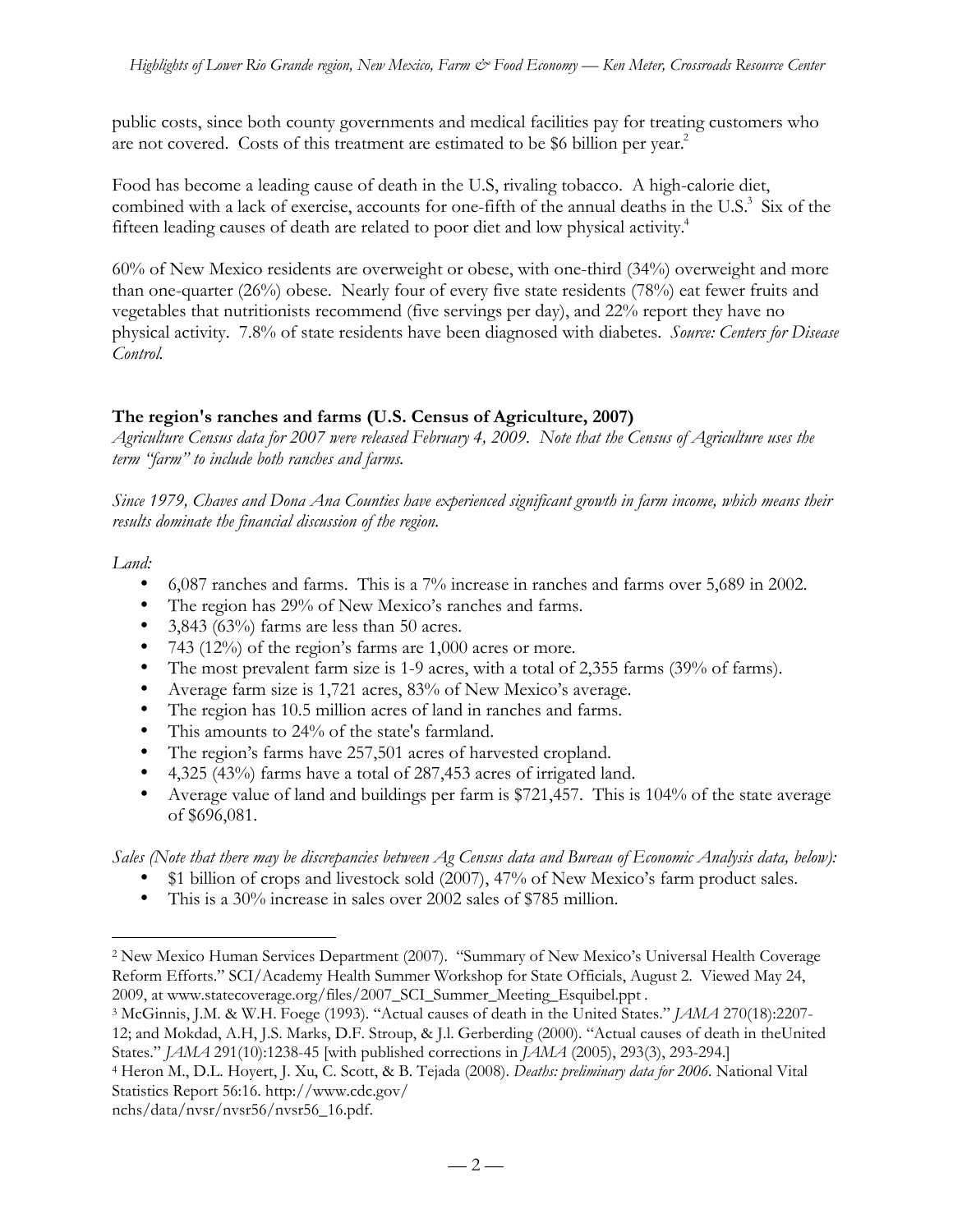Total farm production expenses were \$851 million, 27% more than \$668 million in 2002. The largest expense item for the region's farmers was feed costs, at \$335 million. Labor costs were second, totaling \$118 million. Depreciation ranked third, at \$74 million. Supplies, repair and maintenance cost \$60 million. Farmers spent \$41 million purchasing livestock, and \$35 million paying interest on farm debt.

\$324 million of crops were sold (32% of region's sales), 59% of New Mexico's crop sales; a 31% increase over \$248 million of crop sales in 2002.

\$697 million of livestock and products were sold by 2,340 farms (68% of the region's sales and 43% of New Mexico's livestock sales); this is \$160 million (30%) more sales than in 2002, by 266 more farms (13%).

3,934 (65%) of the region's farms sold less than \$10,000 of products in 2007. Their aggregate sales of \$9.4 million amounted to 1% of the region's farm product sales. 649 farms (11%) sold more than \$100,000 of products, an aggregate total of \$964 million, 94% of region farm product sales.

731 farms received \$9 million of federal subsidies in 2007. *[Note that Agriculture Census data differ from Bureau of Economic Analysis data; see below.]*

59% (3,579) of the region's farms reported net losses in 2007, after subsidies are taken into account. This is less than the New Mexico average of 65%.

**Principal Products** *(\*Sales data for many of these products is suppressed by USDA to protect confidentiality):*

|               | \$ millions |
|---------------|-------------|
| Milk & Dairy  | 546*        |
| Fruits & Nuts | $99*$       |
| Forage        | $75*$       |
| Vegetables    | $58*$       |
| Cattle        | $30*$       |
| Nursery Crops | $38*$       |
| Corn          | 10*         |

*Grains, Dry Edible Beans, Oil Crops, and others.* **Note:** most all of these are lower than actual totals since data from several counties have been suppressed to protect confidentiality.

251 of the region's farms sold \$19 million of grains, oil crops and edible beans.

14 of the region's farms raised over 524,735 bushels of corn in 2007, selling at least \$18.8 million.

38 of the region's farmers produced over 95,981 bushels of wheat, a majority of it winter wheat, on more than 1,816 acres.

34 farms raised at least 238,754 bushels of grain sorghum on more than 2,376 acres, worth at least \$1.6 million.

20 farms produced at least 5,788 bushels of dry edible beans on more than 491 acres.

*Cattle & Dairy:*

1,951 ranches and farms hold an inventory of 505,430 cattle and calves. 239,712 cattle worth more than \$39 million were sold from 1,567 ranches and farms in 2007, with *sales from Hidalgo, Luna, and Sierra counties not reported to protect confidentiality.* 114 farms held an inventory of 171,044 dairy cattle.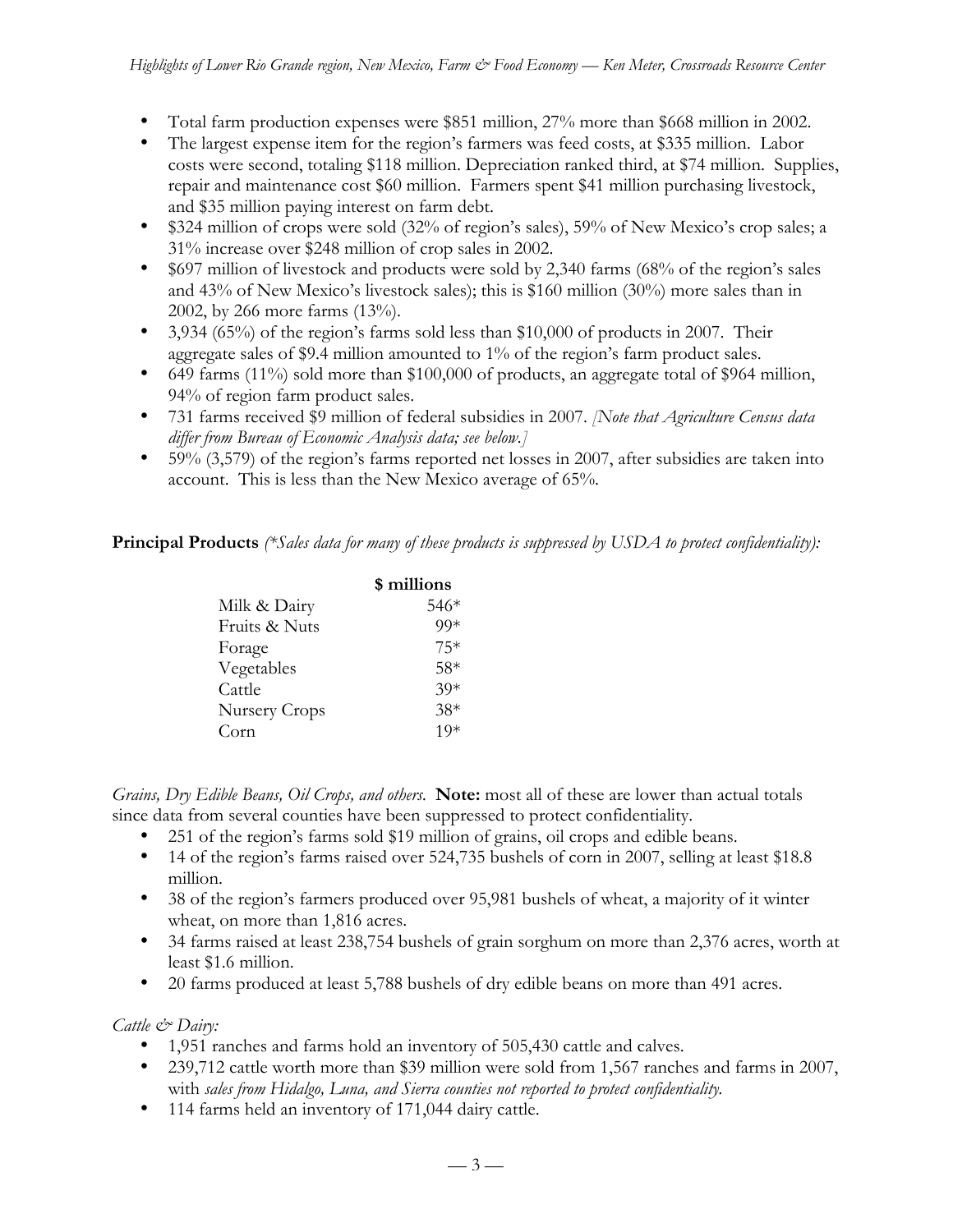Milk and dairy sales totaled more than \$546 million, with sales in Hidalgo, Luna and Sierra counties not reported to protect confidentiality.

2,027 farms produced 799,617 dry tons of forage crops (hay, etc.) on 138,001 acres of cropland. This is half of the state's production. Of these, 1,624 farms sold over \$75 million of hay and other forage.

In addition, 153 farms produced over 837,519 tons of corn silage on more than 32,969 acres, not including suppressed data.

34 of the region's farms raised 44,266 tons of sorghum for silage or greenchop on 2,122 acres.

*Other livestock*  $\mathcal{O}^*$  animal products:

110 farms sold 1,408 hogs and pigs for a total of over \$147,000.

139 farms held an inventory of 766 hogs and pigs.

440 farms sold a total of \$3.3 million of horses.

454 farms raise laying hens, and held an inventory of 9,284.

The region has 12 broiler chicken producers.

378 farms sold poultry and products in 2007. Poultry sales for many counties were not released by USDA to protect confidentiality.

379 farms held an inventory of 27,649 sheep, lambs, and goats; selling more than \$939,000 worth.

*Nursery, Landscape and Ornamental Crops & Cotton:*

99 farms sold more than \$38 million of ornamental and nursery crops.

159 farms harvested over 25,035 acres of cotton, producing more than 62,580 bales (not including suppressed data).

Most all of the state's pima cotton is produced in this region by 44 farms, primarily located in Dona Ana County.

*Vegetables & Melons (some farmers state that Ag Census data does not fully represent vegetable production):*

Vegetable and potato sales totaled more than \$58 million in 2007. The exact total was not reported by USDA, to protect confidentiality. Main vegetable producing counties were Dona Ana and Luna Counties.

322 farms produced vegetables on 19,638 acres of land; there were 267 vegetable farms in 2002.

This was over half of the state's vegetable acreage.

27 farms raised potatoes.

Two farms produced sweet potatoes, most all of the commercial production in New Mexico.

#### **Detailed list of vegetables harvested in 2007, as recorded by the Agriculture Census:**

*Note: (D) means data suppressed by USDA to protect confidentiality; (Z) means less than half of an acre.*

#### **Bernalillo County**

|                  |       | Harvested                  |
|------------------|-------|----------------------------|
|                  | Farms | acres                      |
| Asparagus        |       |                            |
| Beans, Snap      | 22    | $\left( \mathrm{L}\right)$ |
| <b>Beets</b>     | 3     | $\mathcal{L}$              |
| Cabbage, Chinese |       |                            |

 $-4-$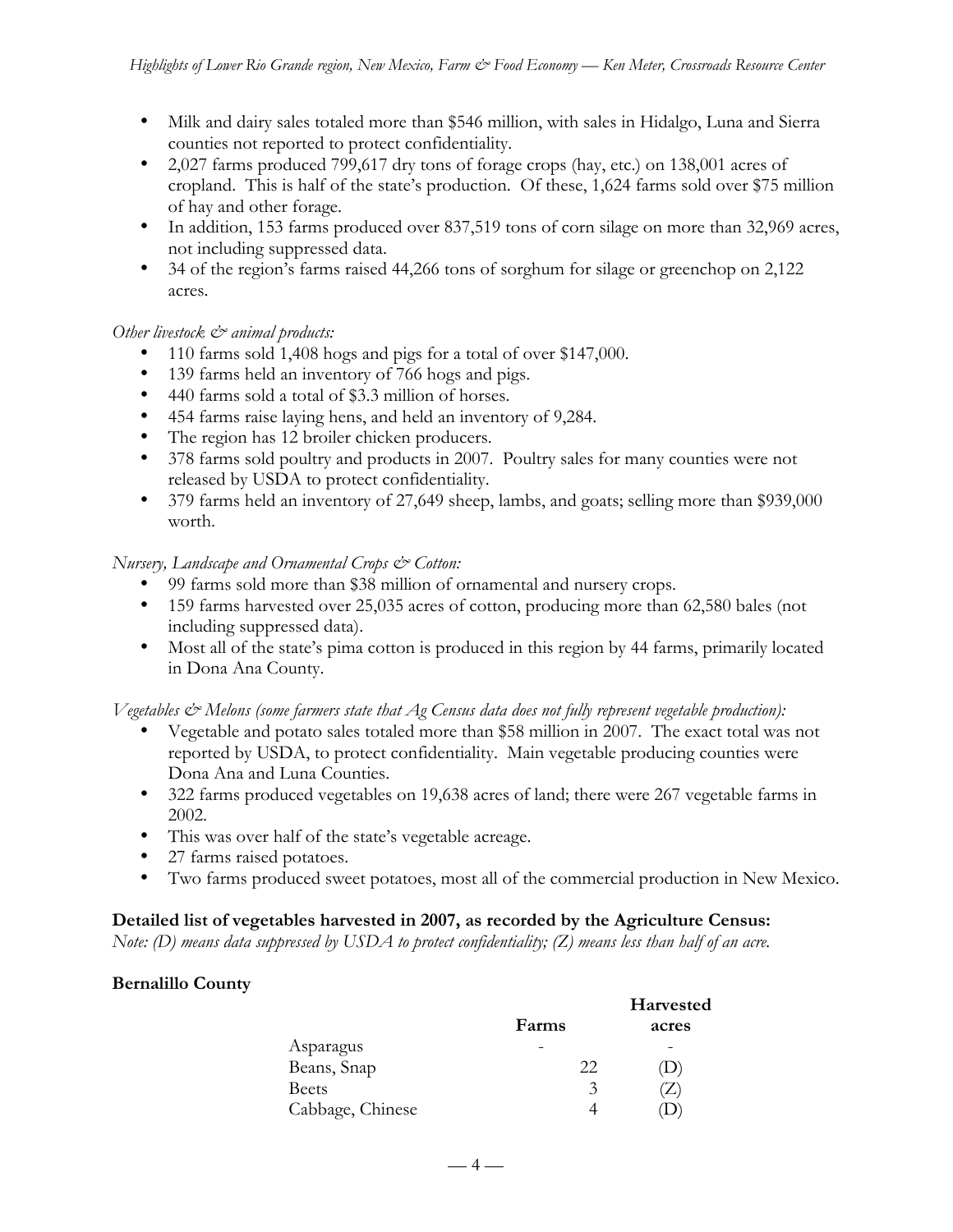| Cabbage, Head       | 10             |     |                            |                |
|---------------------|----------------|-----|----------------------------|----------------|
| Cabbage, Mustard    | $\overline{4}$ |     | $(\mathsf{Z})$             |                |
| Cantaloupes         | $\overline{4}$ |     |                            | $\mathbf{1}$   |
| Carrots             | 10             |     |                            | $\overline{c}$ |
| Cucumbers & Pickles | 18             |     |                            | $\overline{3}$ |
| Eggplant            |                |     |                            |                |
| Garlic              | 10             |     |                            | 10             |
| Herbs, Fresh Cut    | 5              |     |                            | 13             |
| Kale                | $\overline{4}$ |     | (D)                        |                |
| Lettuce, all        | $\mathbf{1}$   |     | (D)                        |                |
| Lettuce, Leaf       |                |     |                            |                |
| Lettuce, Romaine    | $\mathbf{1}$   |     | $\left( \mathrm{D}\right)$ |                |
| Okra                | $\overline{2}$ |     | $\left( \mathrm{D}\right)$ |                |
| Onions, Dry         | 8              |     |                            | 2              |
| Onions, Green       |                |     |                            |                |
| Peas, Chinese       | $\overline{4}$ | (D) |                            |                |
| Peas, Green         |                |     |                            |                |
| Peas, Southern      |                |     |                            |                |
| Peppers, Bell       |                | (D) |                            |                |
| Peppers, Chile      | $\frac{2}{5}$  |     |                            | 72             |
| Potatoes            | 17             |     |                            | 3              |
| Pumpkins            |                |     |                            |                |
| Spinach             | 8              |     |                            | 3              |
| Squash, all         | 3              |     |                            | $\mathbf{1}$   |
| Squash, Summer      | 3              |     |                            | 1              |
| Sweet Corn          | 14             |     |                            | 3              |
| Tomatoes in open    | 35             |     | (D)                        |                |
| Turnip Greens       |                |     |                            |                |
| Turnips             |                |     |                            |                |
| Vegetables, other   | 5              |     | (D)                        |                |
| Watermelons         |                |     |                            |                |

## **Chaves County**

|                  | Farms |    | <b>Harvested</b><br>acres |
|------------------|-------|----|---------------------------|
| Onions, Dry      |       | 2  |                           |
| Onions, Green    |       | 2  |                           |
| Peppers, Chile   |       | 5  |                           |
| Potatoes         |       |    |                           |
| Squash, all      |       | 1  |                           |
| Squash, Summer   |       |    |                           |
| Tomatoes in open |       | 2. |                           |
| Watermelons      |       | 2  |                           |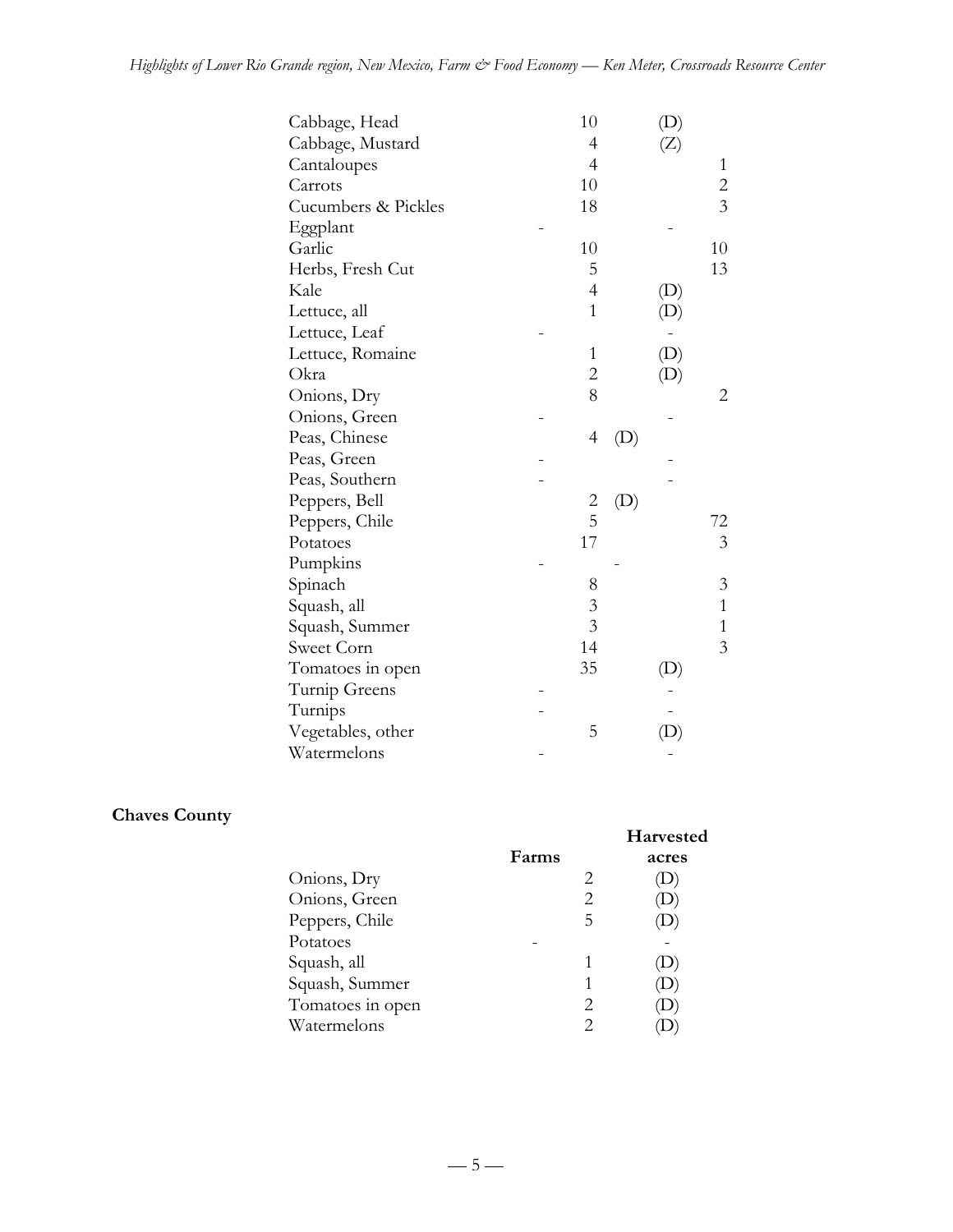## **Dona Ana County**

|                     |                | Harvested                  |
|---------------------|----------------|----------------------------|
|                     | Farms          | acres                      |
| Asparagus           | $\overline{c}$ | (D)                        |
| Beans, Snap         | 12             | 3                          |
| <b>Beets</b>        | 3              | (Z)                        |
| Broccoli            |                |                            |
| Cabbage, Head       | 7              | 336                        |
| Cantaloupes         | 12             | 13                         |
| Carrots             |                |                            |
| Cauliflower         |                |                            |
| Cucumbers & Pickles | 11             | 2                          |
| Eggplant            | $\overline{c}$ | (D)                        |
| Garlic              | $\overline{4}$ | 3                          |
| Herbs, Fresh Cut    |                |                            |
| Honeydew Melons     | $\overline{4}$ | 1                          |
| Lettuce, all        | 13             | 567                        |
| Lettuce, Head       | 10             | (D)                        |
| Lettuce, Leaf       | 3              | (D)                        |
| Lettuce, Romaine    | $\overline{c}$ | (D)                        |
| Okra                | 6              | 1                          |
| Onions, Dry         | 50             | 5,175                      |
| Peas, Chinese       | 1              | (D)                        |
| Peas, Green         | $\overline{c}$ | (D)                        |
| Peas, Southern      | 7              | 3                          |
| Peppers, Bell       | $\overline{3}$ | 1                          |
| Peppers, Chile      | 69             | 3,607                      |
| Potatoes            | 3              | 1                          |
| Pumpkins            | $\overline{2}$ | $\left( \mathrm{D}\right)$ |
| Radishes            | $\overline{1}$ | (D)                        |
| Spinach             | 3              | (D)                        |
| Squash, all         | 9              | 15                         |
| Squash, Summer      | 9              | (D)                        |
| Squash, Winter      | $\overline{4}$ | (D)                        |
| Sweet Corn          | 11             | 41                         |
| Tomatoes in open    | 18             | 16                         |
| Turnips             | 3              | $(\mathbf{Z})$             |
| Vegetables, other   | 10             |                            |
| Watermelons         | 16             | 165                        |

### **Eddy County**

|                     |       |   | Harvested |  |
|---------------------|-------|---|-----------|--|
|                     | Farms |   | acres     |  |
| Cantaloupes         |       | 3 |           |  |
| Cucumbers & Pickles |       |   |           |  |
| Honeydew Melons     |       |   |           |  |
| Okra                |       |   |           |  |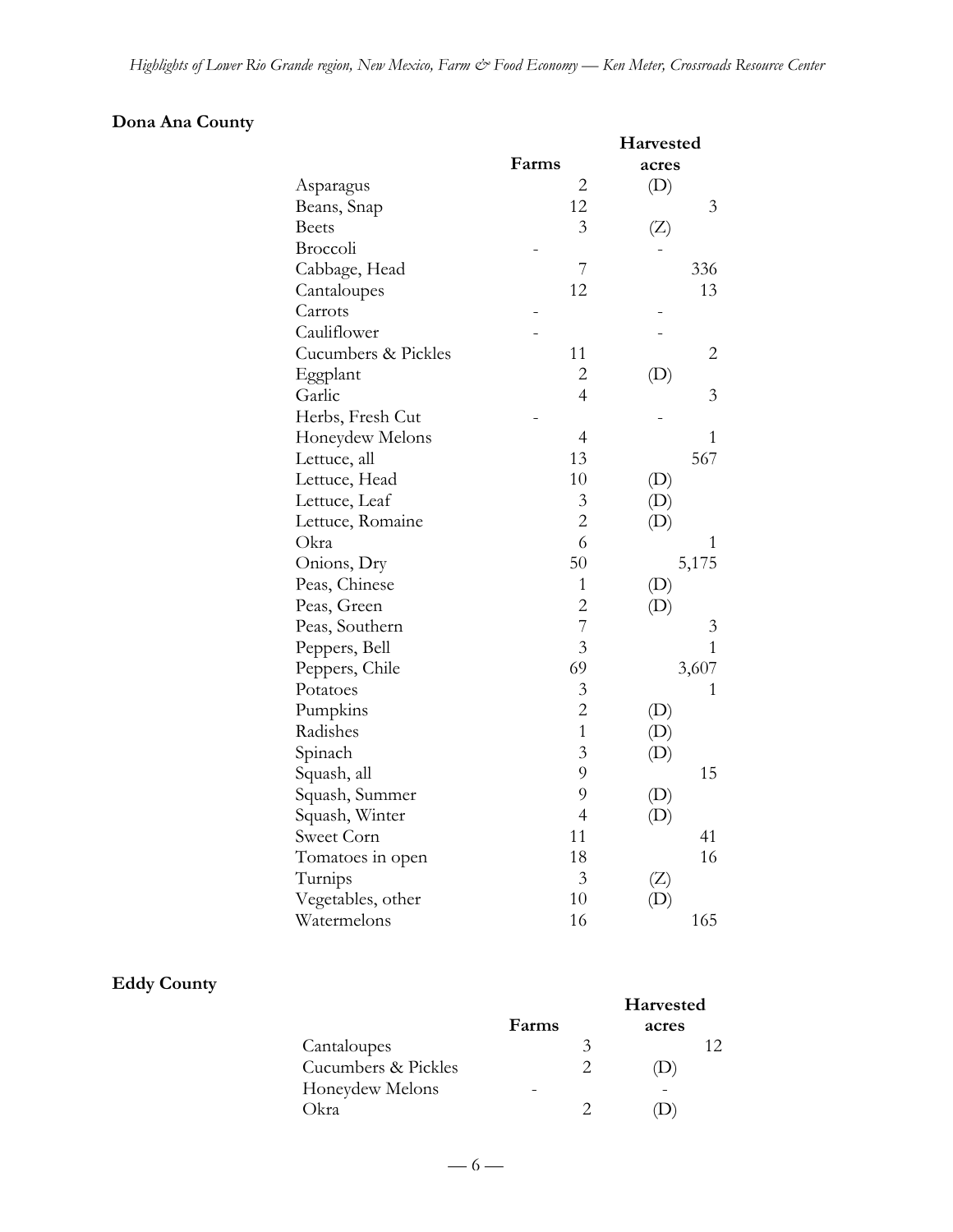| Peppers, Bell<br>Peppers, Chile<br>16<br>648 |
|----------------------------------------------|
|                                              |
|                                              |
| Pumpkins<br>5                                |
| Squash, all<br>13                            |
| Squash, Summer<br>13<br>O)                   |
| Sweet Corn                                   |
| Tomatoes in open                             |
| Vegetables, other<br>3                       |
| Watermelons<br>3<br>O)                       |

## **Hidalgo County**

|                     | Farms | Harvested<br>acres         |
|---------------------|-------|----------------------------|
| Beans, Snap         | 4     |                            |
| Cantaloupes         | 2     | $\left( \mathrm{D}\right)$ |
| Cucumbers & Pickles | 6     | 1                          |
| Herbs, Fresh Cut    | 4     |                            |
| Lettuce, all        | 4     | 3                          |
| Lettuce, Leaf       | 4     | 3                          |
| Okra                | 4     | 1                          |
| Onions, Dry         |       |                            |
| Peppers, Chile      | 12    | 641                        |
| Pumpkins            |       |                            |
| Spinach             | 4     | 3                          |
| Squash, all         | 4     | 3                          |
| Squash, Summer      | 4     | 3                          |
| Sweet Corn          | 2     | $\Box$                     |
| Tomatoes in open    | 6     | 1                          |
| Vegetables, other   | 1     |                            |
| Watermelons         | 2     |                            |

### **Luna County**

|                     | Farms | <b>Harvested</b><br>acres |
|---------------------|-------|---------------------------|
| Asparagus           |       |                           |
| Cabbage, Head       |       |                           |
| Cantaloupes         | 3     |                           |
| Carrots             |       |                           |
| Cucumbers & Pickles | 3     | 2.                        |
| Honeydew Melons     |       |                           |
| Lettuce, all        |       |                           |
| Lettuce, Head       |       | D                         |
| Onions, Dry         | 12    | 1,672                     |
| Onions, Green       |       |                           |
| Peppers, Bell       |       |                           |

 $-7-$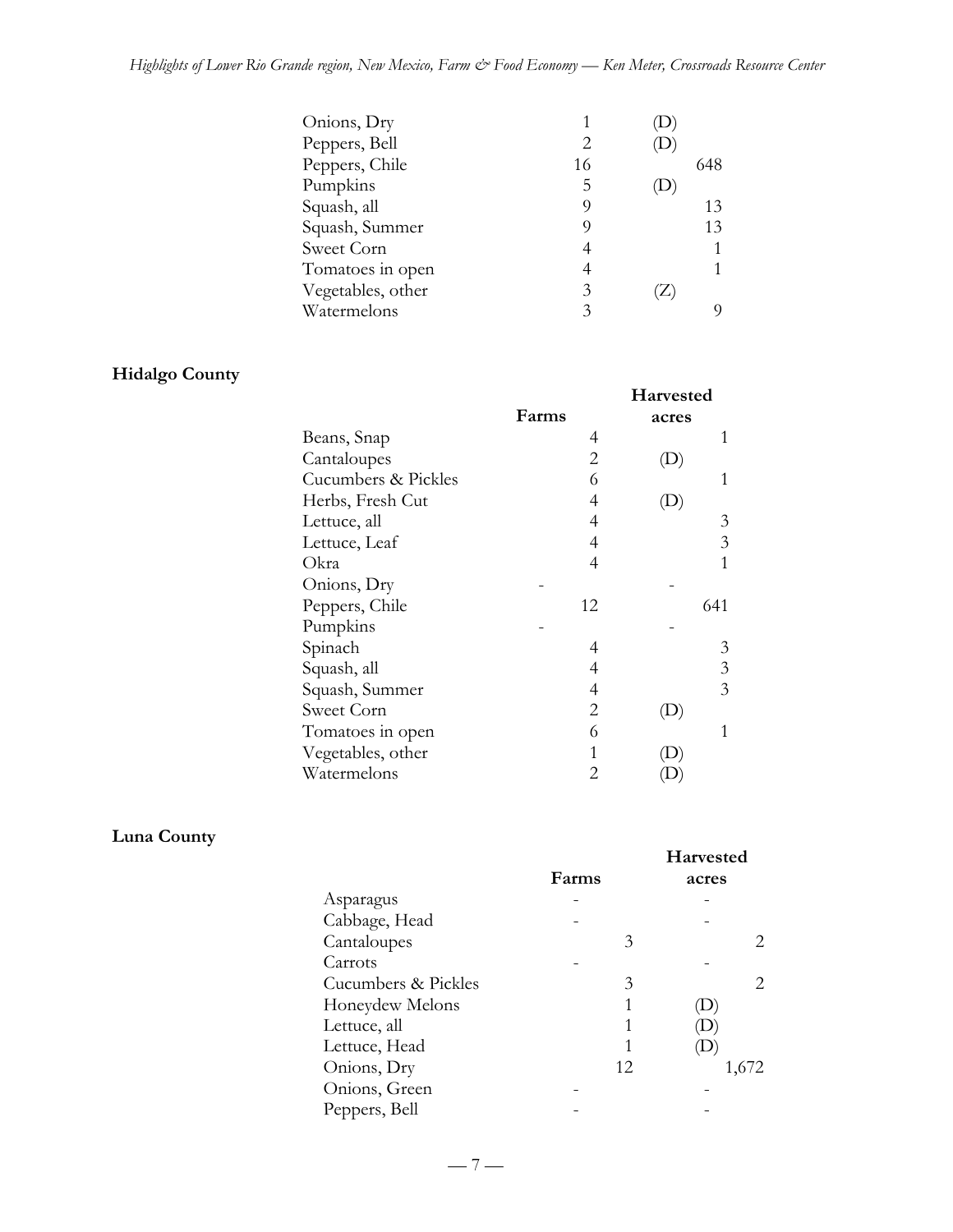| Peppers, Chile   | 20 | 3,193 |
|------------------|----|-------|
| Potatoes         |    |       |
| Pumpkins         | 8  | 309   |
| Spinach          |    |       |
| Squash, all      |    | D     |
| Squash, Summer   |    | ۰D    |
| Sweet Corn       | 3  | 3     |
| Tomatoes in open | 3  |       |
| Watermelons      | 18 | 1,164 |

## **Otero County**

|                     |       |   | Harvested      |                |
|---------------------|-------|---|----------------|----------------|
|                     | Farms |   | acres          |                |
| Beans, Green Lima   |       | 1 |                |                |
| Beans, Snap         |       | 9 |                | 1              |
| <b>Beets</b>        |       |   |                |                |
| Cantaloupes         |       | 6 |                | 1              |
| Celery              |       | 4 |                |                |
| Cucumbers & Pickles |       | 7 |                | 1              |
| Lettuce, all        |       |   |                |                |
| Lettuce, Leaf       |       | 1 |                |                |
| Okra                |       |   |                |                |
| Peas, Southern      |       | 4 |                | 1              |
| Peppers, Bell       |       |   |                |                |
| Peppers, Chile      |       | 1 |                |                |
| Pumpkins            |       | 4 |                |                |
| Squash, all         |       | 9 |                | 3              |
| Squash, Summer      |       | 9 |                | 3              |
| Squash, Winter      |       | 3 | $(\mathbb{Z})$ |                |
| Sweet Corn          |       | 9 |                | 2              |
| Tomatoes in open    | 13    |   |                | $\overline{4}$ |
| Vegetables, other   |       | 3 |                | 2              |
| Watermelons         |       | 4 |                | 1              |

## **Sierra County**

|                     | Farms | <b>Harvested</b><br>acres |   |
|---------------------|-------|---------------------------|---|
| Beans, Snap         | 4     |                           |   |
| <b>Beets</b>        |       |                           |   |
| Cantaloupes         |       |                           | 3 |
| Carrots             | 2     |                           |   |
| Cucumbers & Pickles |       |                           | 3 |
| Garlic              | 2     |                           |   |
| Herbs, Fresh Cut    | 2     |                           |   |
| Kale                | 2     |                           |   |
| Lettuce, all        |       |                           |   |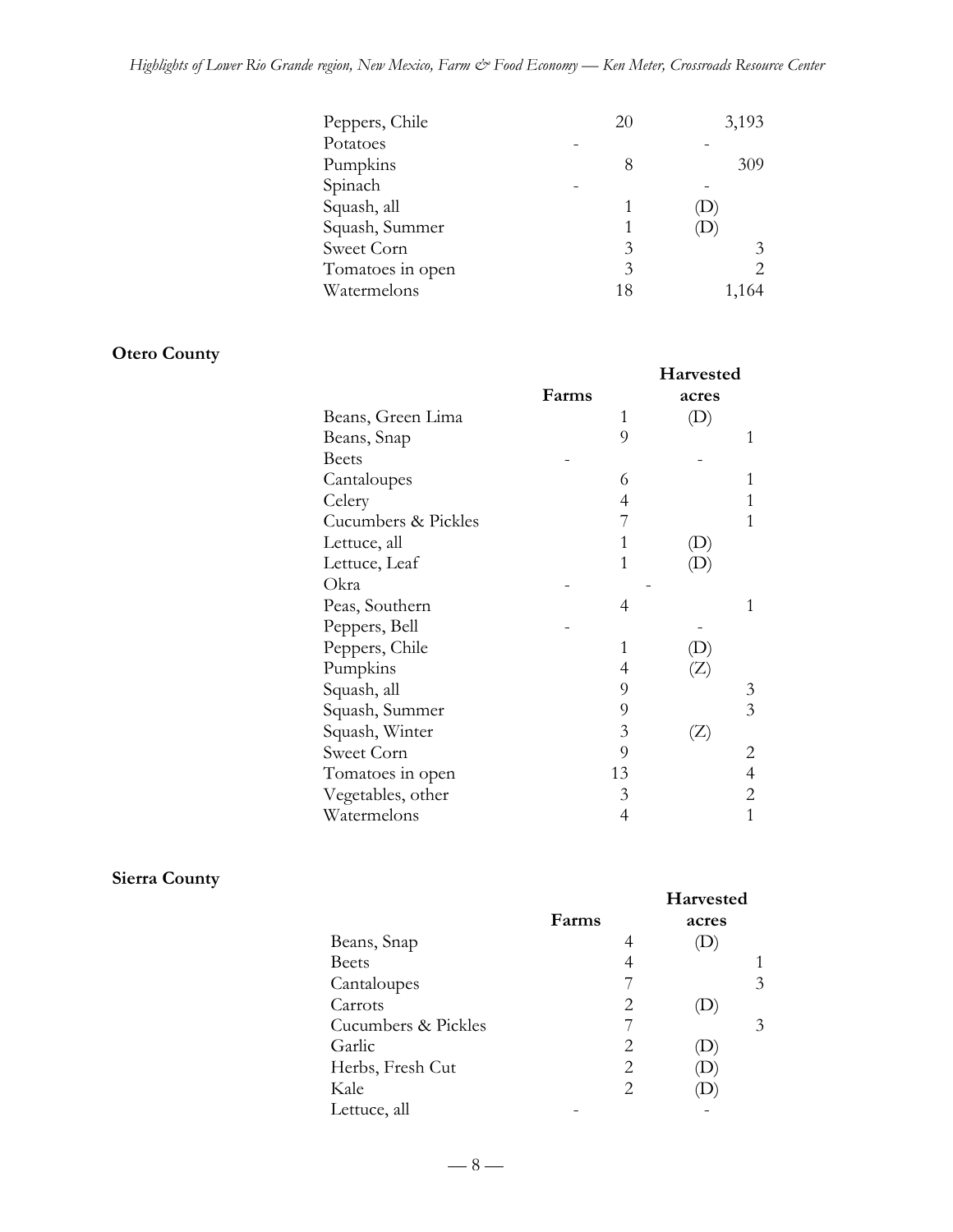## *Highlights of Lower Rio Grande region, New Mexico, Farm & Food Economy — Ken Meter, Crossroads Resource Center*

| Lettuce, Leaf     |    |     |
|-------------------|----|-----|
| Okra              | 2  |     |
| Onions, Dry       | 4  | 187 |
| Peppers, Bell     |    |     |
| Peppers, Chile    | 13 | 854 |
| Potatoes          | 2  |     |
| Squash, all       | 3  |     |
| Squash, Summer    | 1  |     |
| Squash, Winter    | 2  |     |
| Sweet Corn        | 2  |     |
| Tomatoes in open  | 6  |     |
| Turnips           |    |     |
| Vegetables, other | 5  | 8   |
| Watermelons       | 5  |     |
|                   |    |     |

## **Socorro County**

|                       |                | Harvested                  |  |
|-----------------------|----------------|----------------------------|--|
|                       | Farms          | acres                      |  |
| Beans, Green Lima     |                |                            |  |
| Beans, Snap           | 6              | 1                          |  |
| <b>Beets</b>          |                |                            |  |
| Cantaloupes           | 10             | 36                         |  |
| Carrots               |                |                            |  |
| Cucumbers & Pickles   | 5              | $\overline{1}$             |  |
| Eggplant              | $\overline{3}$ | (Z)                        |  |
| Garlic                | $\overline{2}$ | (D)                        |  |
| Herbs, Fresh Cut      |                |                            |  |
| Kale                  |                |                            |  |
| Lettuce, all          | 3              | (Z)                        |  |
| Lettuce, Leaf         | $\mathfrak{Z}$ | $\left(  \right)$          |  |
| Onions, Dry           | $\overline{c}$ |                            |  |
| Peas, Chinese         |                |                            |  |
| Peas, Green           |                |                            |  |
| Peas, Southern        | $\mathfrak{Z}$ | 1                          |  |
| Peppers, Bell         | $\overline{3}$ | 1                          |  |
| Peppers, Chile        | 10             | (L)                        |  |
| Potatoes              | 5              | 1                          |  |
| Spinach               |                |                            |  |
| Squash, all           | 7              | 1                          |  |
| Squash, Summer        | 5              | $\left( \mathrm{D}\right)$ |  |
| Squash, Winter        |                | (D)                        |  |
| Sweet Corn            | $rac{2}{5}$    | $\mathbf{1}$               |  |
| <b>Sweet Potatoes</b> | $\overline{c}$ | $\left( \mathrm{D}\right)$ |  |
| Tomatoes in open      | 6              | 5                          |  |
| Vegetables, other     |                |                            |  |
| Watermelons           | 8              | 12                         |  |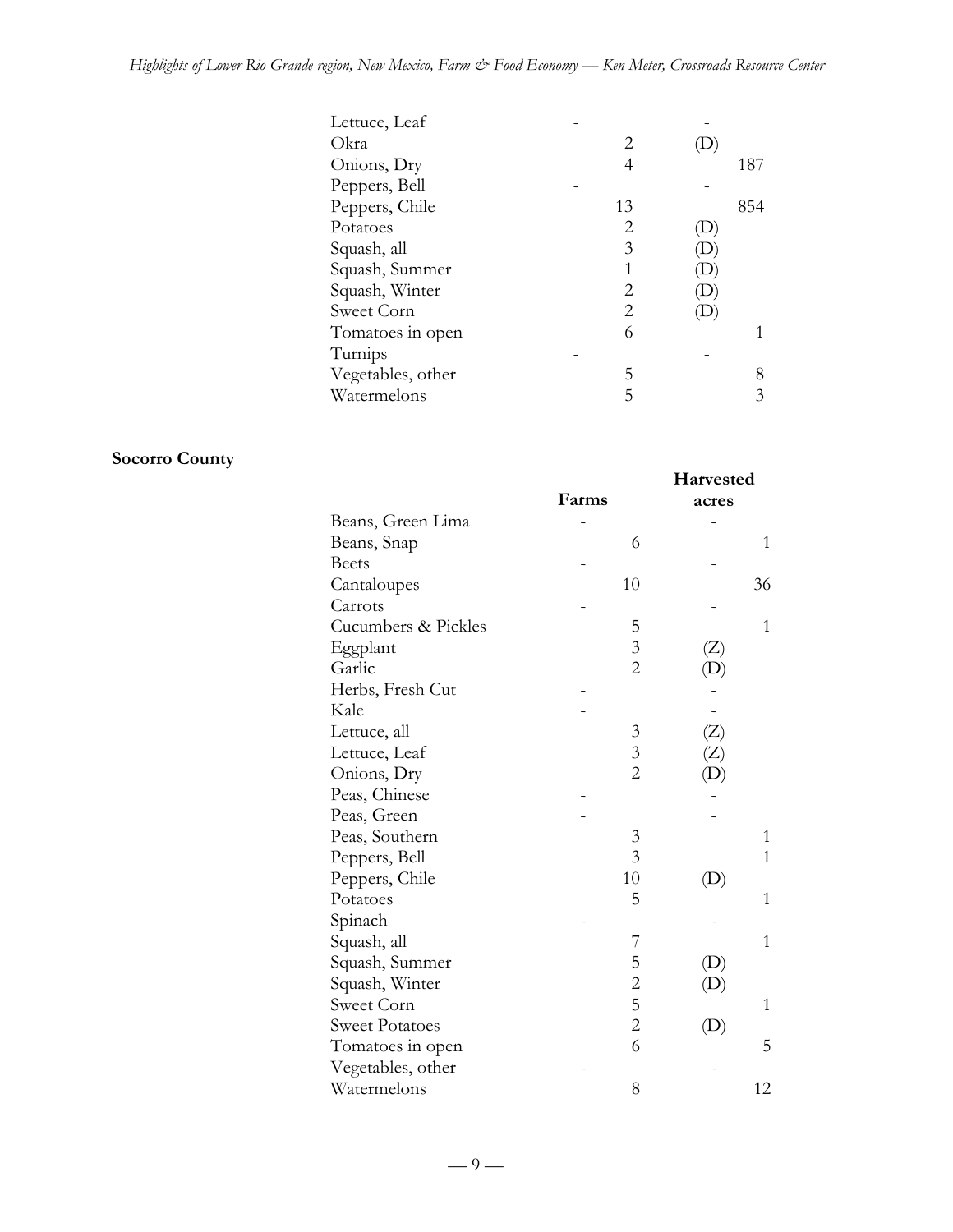#### **Valencia County**

|                     |                             | Harvested |  |
|---------------------|-----------------------------|-----------|--|
|                     | Farms                       | acres     |  |
| Asparagus           |                             |           |  |
| Beans, Snap         | 1                           |           |  |
| Cantaloupes         |                             | 5         |  |
| Cucumbers & Pickles | 2                           | (D)       |  |
| Herbs, Fresh Cut    | 1                           |           |  |
| Onions, Dry         |                             |           |  |
| Peppers, Bell       |                             |           |  |
| Peppers, Chile      | 11                          | D)        |  |
| Pumpkins            | 4                           | (Z)       |  |
| Radishes            |                             |           |  |
| Squash, all         | 1                           |           |  |
| Squash, Summer      | 1                           |           |  |
| Sweet Corn          | 4                           | 3         |  |
| Tomatoes in open    | 11                          | 5         |  |
| Vegetables, other   | $\mathcal{D}_{\mathcal{L}}$ | D         |  |
| Watermelons         | 3                           |           |  |

*Fruits and nuts (some farmers state that Ag Census data does not fully represent fruit production):*

The region held 1,959 fruit and nut farms with 40,718 acres of orchards.

This totaled 93% of New Mexico's orchard acreage and 70% of the state's fruit and nut farms.

These farms sold more than \$99 million of fruit and nuts, 94% of New Mexico's fruit and nut sales.

#### **Detailed list of fruit acreage in 2007, as recorded by the Agriculture Census:**

*Note: (D) means data suppressed by USDA to protect confidentiality; (Z) means less than half of an acre.*

#### **Bernalillo County**

|                  | Farms | Acres                      |
|------------------|-------|----------------------------|
| Almonds          | 4     | $\left( \mathrm{D}\right)$ |
| Apples           | 64    | 71                         |
| Apricots         | 7     | $\left( \mathrm{D}\right)$ |
| Cherries, Sweet  | 17    | 10                         |
| Cherries, Tart   | 3     | $(\angle)$                 |
| Figs             | 2     | D                          |
| Grapes           | 29    | D)                         |
| Nectarines       | 2     |                            |
| Other noncitrus  | 11    | 10                         |
| Peaches, all     | 45    | 20                         |
| Pears, all       | 26    | 6                          |
| Pecans           |       | 41                         |
| Plums & Prunes   | 28    | 6                          |
| Walnuts, English |       |                            |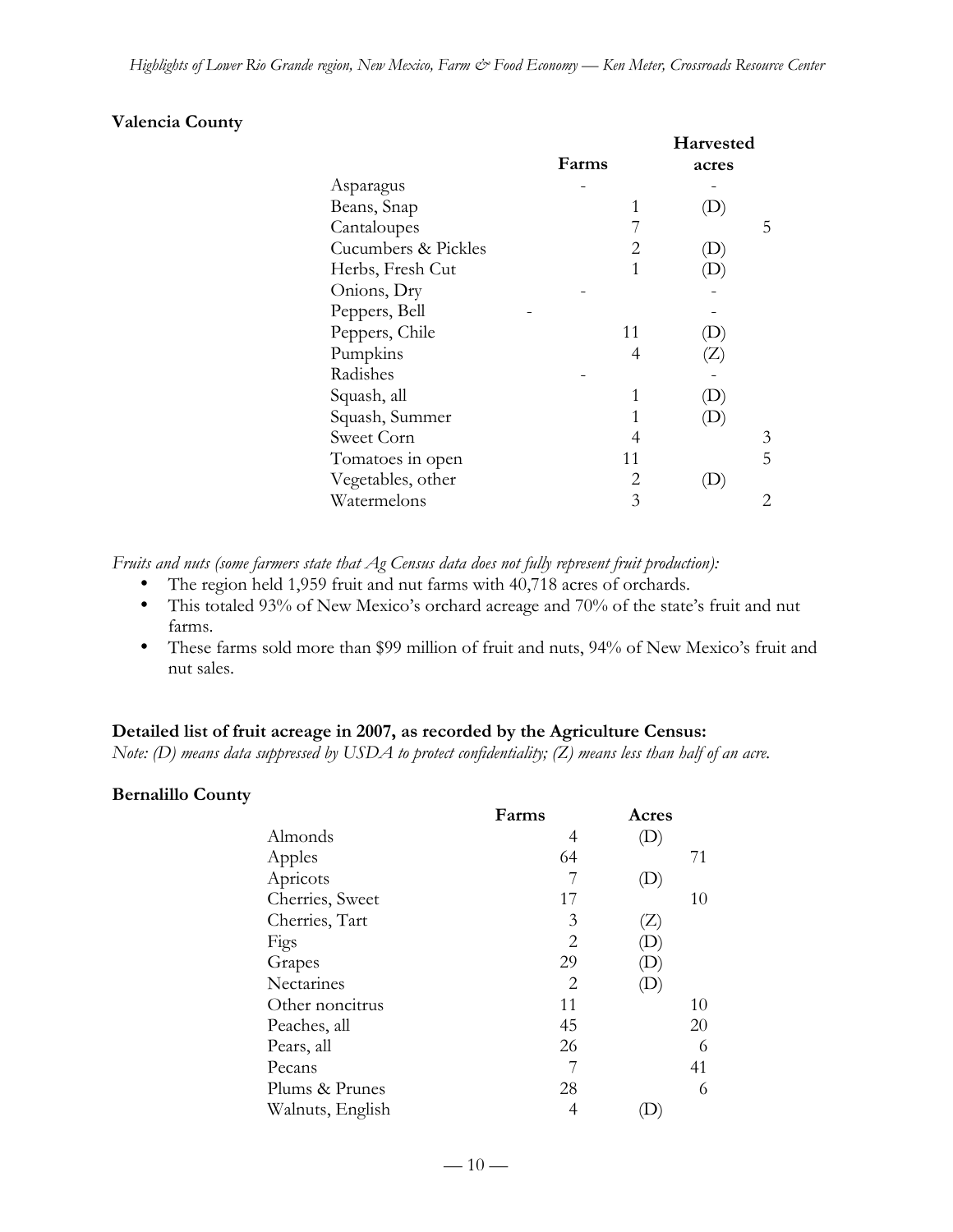## **Chaves County**

|              | Farms | Acres |
|--------------|-------|-------|
| Apples       |       | 20    |
| Grapes       |       | (D    |
| Peaches, all |       | ⊃     |
| Pears, all   |       | (D    |
| Pecans       | 116   | ⅅ     |
| Pistachios   |       |       |

### **Dona Ana County**

| Farms | Acres        |
|-------|--------------|
| 14    |              |
|       |              |
| 24    | 100          |
| 9     | 6            |
| 10    |              |
| 9     | 14           |
| 1,188 | 27,289       |
| 13    | $\mathbf{D}$ |
| 2     | D            |
| 2     |              |
|       |              |

### **Eddy County**

|                | Farms | Acres |
|----------------|-------|-------|
| Apples         | 3     |       |
| Grapes         | 3     |       |
| Peaches, all   |       | D     |
| Pecans         | 109   | 3,656 |
| Plums & Prunes |       |       |

## **Hidalgo County**

|            | Farms | Acres |
|------------|-------|-------|
| Grapes     |       | D)    |
| Pecans     | 13    |       |
| Pistachios | 3     |       |

### **Luna County**

|            | Farms | Acres |
|------------|-------|-------|
| Grapes     |       | D     |
| Pears, all |       |       |
| Pecans     | 4U    | D     |
| Pistachios |       |       |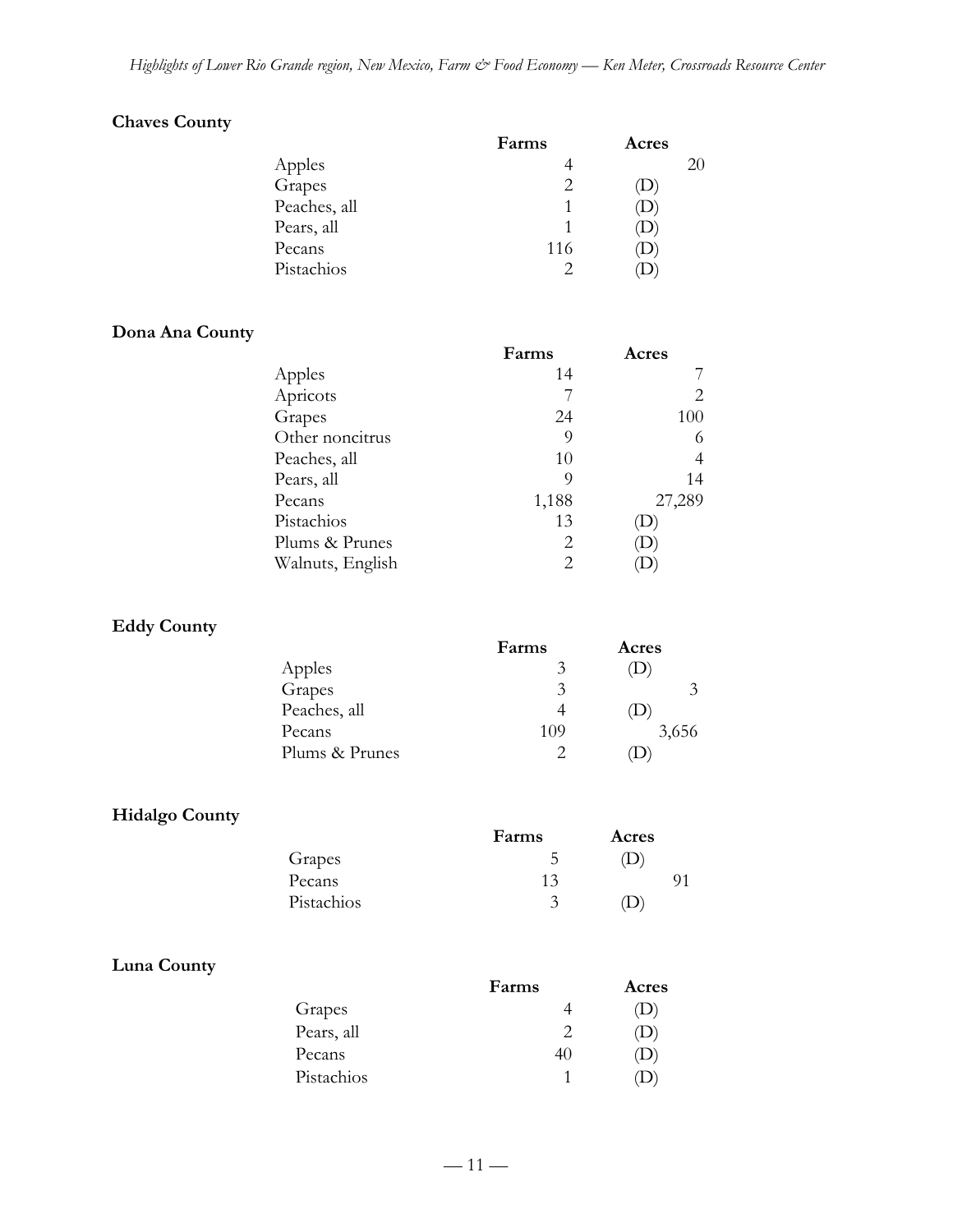## **Otero County**

| Farms | Acres |
|-------|-------|
| 71    | 345   |
| 11    | 8     |
| 25    | 49    |
| 5     |       |
| 22    | 154   |
| 25    | 41    |
| 19    | 11    |
| 123   | 1,737 |
| 44    |       |
| 15    | 8     |
| 2     |       |
|       |       |

## **Sierra County**

|                  | Farms          | Acres                      |
|------------------|----------------|----------------------------|
| Almonds          | 10             | 'D                         |
| Apples           | 25             | 65                         |
| Apricots         | 9              |                            |
| Cherries, Sweet  | 5              | 4                          |
| Cherries, Tart   | $\overline{2}$ | $\left(\mathrm{D}\right)$  |
| Figs             | 2              | (D)                        |
| Grapes           | 7              |                            |
| Other noncitrus  | 2              | $\left(\mathbf{D}\right)$  |
| Peaches, all     | 10             | 8                          |
| Pears, all       | 5              | 6                          |
| Pecans           | 39             | 617                        |
| Pistachios       | 6              | $\left( \mathrm{D}\right)$ |
| Plums & Prunes   | 8              | 5                          |
| Pomegranates     | 2              | $\cup$                     |
| Walnuts, English | 3              |                            |
|                  |                |                            |

## **Socorro County**

|                | Farms | Acres        |    |
|----------------|-------|--------------|----|
| Apples         | 12    |              | 13 |
| Apricots       | 2     | $\mathbf{D}$ |    |
| Grapes         | 8     |              | 13 |
| Peaches, all   | 4     | $\mathbf{D}$ |    |
| Pecans         |       |              |    |
| Plums & Prunes |       |              |    |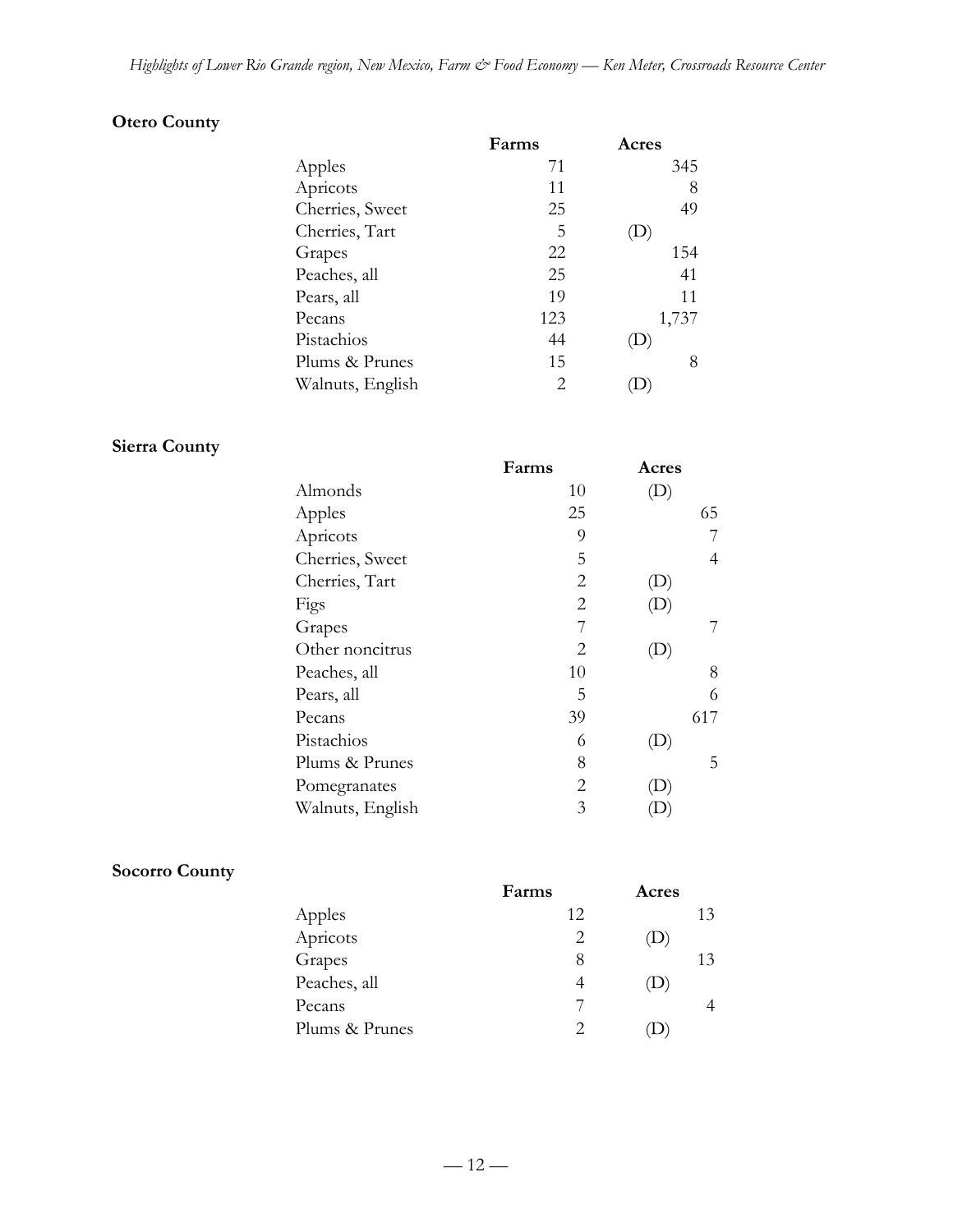### **Valencia County**

|                  | Farms          | Acres                      |    |
|------------------|----------------|----------------------------|----|
| Apples           | 24             |                            | 26 |
| Apricots         | 4              | D                          |    |
| Cherries, Sweet  | 1              |                            |    |
| Cherries, Tart   | 8              |                            |    |
| Grapes           | 11             |                            | 50 |
| Nectarines       | 6              | $\left( \mathrm{L}\right)$ |    |
| Other noncitrus  | 4              | $\left( \mathrm{D}\right)$ |    |
| Peaches, all     | 10             |                            | 2  |
| Pears, all       | 13             |                            | 2  |
| Pecans           | 6              |                            |    |
| Plums & Prunes   | 4              |                            |    |
| Walnuts, English | $\overline{2}$ |                            |    |
|                  |                |                            |    |

**Detailed list of berry acreage in 2007, as recorded by the Agriculture Census** *(if a given county in the region is not listed as producing berries, the count is not named below). Note: (D) means data suppressed by USDA to protect confidentiality; (Z) means less than half of an acre.*

## **Bernalillo County**

|                        |               | Farms          | Acres                      |
|------------------------|---------------|----------------|----------------------------|
|                        | Blackberries  | 14             | 3                          |
|                        | Other berries | 3              | $\left( \mathrm{D}\right)$ |
|                        | Raspberries   | $\overline{4}$ | $\left( \mathrm{D}\right)$ |
| Dona Ana County        |               |                |                            |
|                        |               | Farms          | Acres                      |
|                        | Blackberries  | $\overline{2}$ | $\left( \mathrm{D}\right)$ |
|                        | Strawberries  | $\overline{2}$ | (D)                        |
| <b>Otero County</b>    |               |                |                            |
|                        |               | Farms          | Acres                      |
|                        | Strawberries  | $\mathbf{1}$   | (D)                        |
| <b>Socorro County</b>  |               |                |                            |
|                        |               | Farms          | Acres                      |
|                        | Raspberries   | 1              | (D)                        |
| <b>Valencia County</b> |               |                |                            |
|                        |               | Farms          | Acres                      |
|                        | Raspberries   | $\mathbf{1}$   | (D)                        |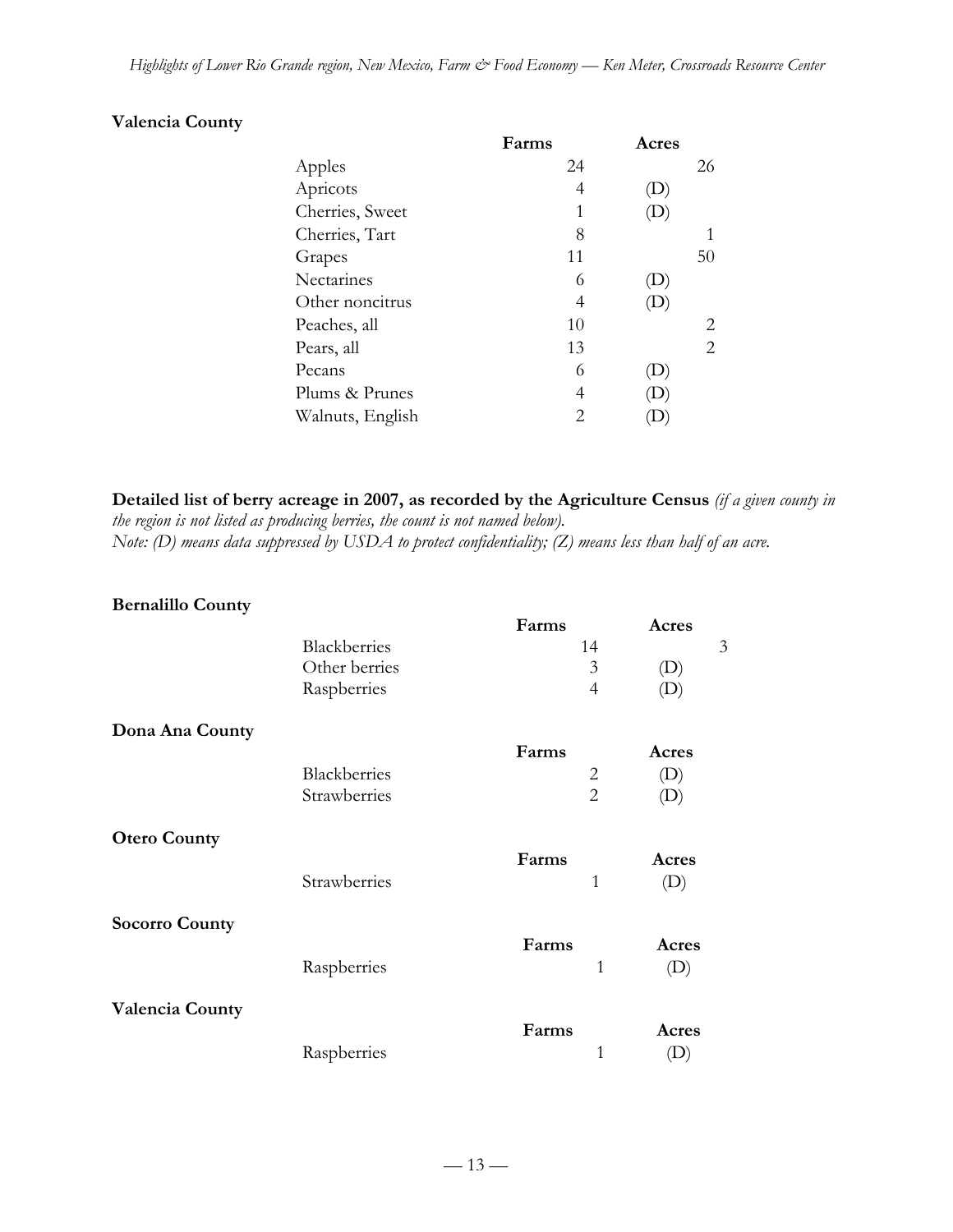*Direct*  $\mathcal{Q}$  organic sales:

464 ranches and farms sold \$5.5 million of food directly to consumers (Hidalgo County suppressed). Direct sales account for at least 0.5% of the region's farm sales, more than the national average of 0.4%.

The region's farmers make up 30% of ranches and farms selling direct, and account for at least 49% of New Mexico's direct sales (\$11.11 million of direct sales in New Mexico in 2007, and \$6.6 million in 2002).

The New Mexico Organic Commodities Commission identifies 44 certified organic farms in the region, with 2,167 acres of certified farmland. This is 26% of New Mexico's certified organic farms, and 2% of the state's certified acreage. Most are in Bernalillo (14) and Dona Ana (21) Counties.

According to the U.S. Census of Agriculture, 101 of the region's farms sold organic foods (\$1.7 million sales) from 1,470 acres (Chaves, Sierra, and Valencia county data was suppressed).

This is 38% of New Mexico farms (state total 321) selling organic, and 16% of state sales (\$71 million).

Local lists of Community Supported Agriculture (CSA) farms identify 7 CSA farms in the region, four of which are in Bernalillo County, and one each in Dona Ana, Luna, and Socorro counties.

According to the U.S. Census of Agriculture, 47 (34% of New Mexico's) farms market through community supported agriculture (CSA).

252 (29% of New Mexico's) farms produce added-value products on the farm.

#### *Conservation practices:*

824 (26% of New Mexico's) farms use rotational management or intensive grazing.

801 (37% of New Mexico's) farms use conservation practices.

157 (28% of New Mexico's) farms generate some electricity on the farm.

2,107 (68% of New Mexico's) region farms draw irrigation water from the Bureau of Reclamation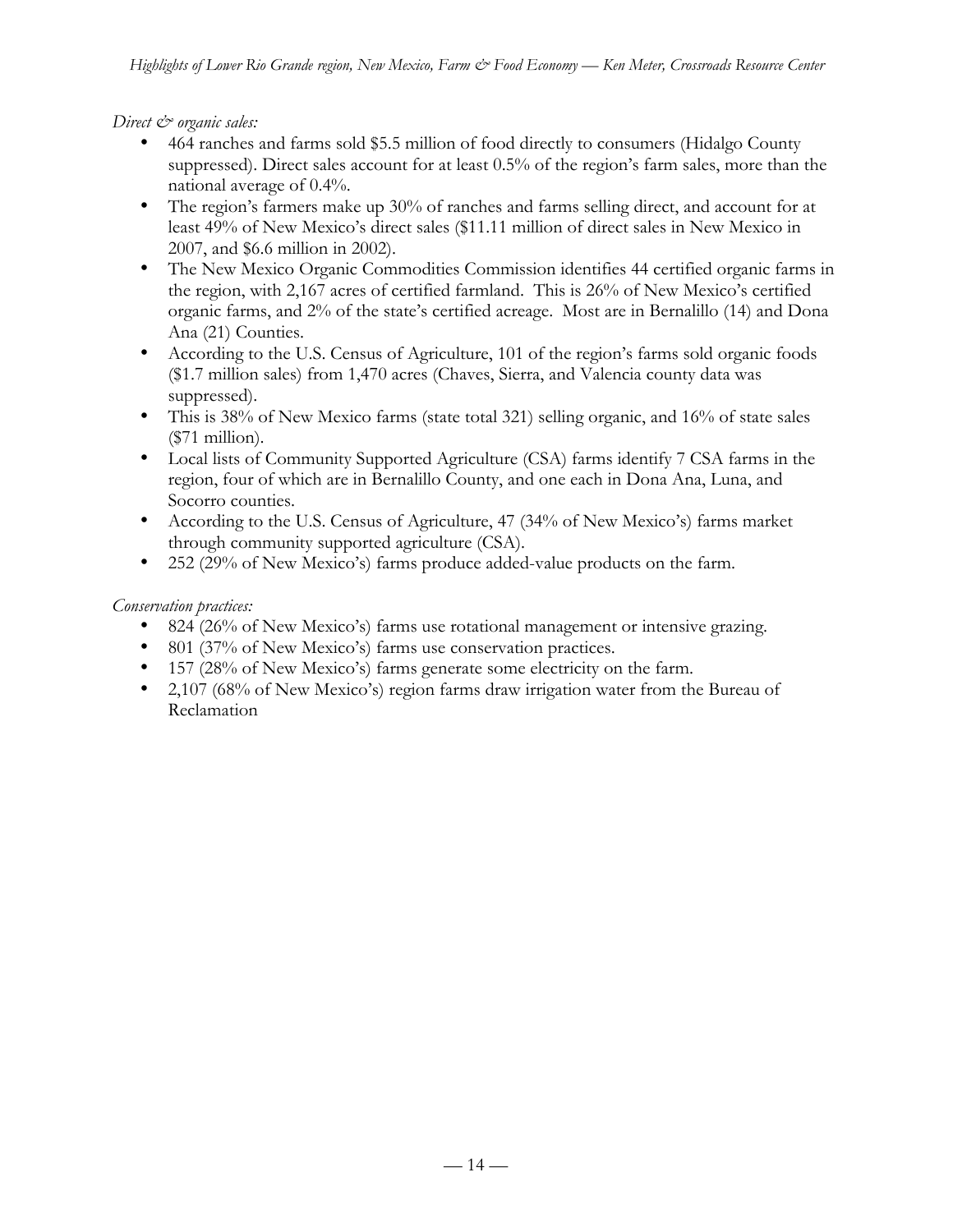#### **State of New Mexico Highlights (Agriculture Census 2007)**

New Mexico has 20,930 farms, 38% more than the 15,170 farms in 2002.

Nevertheless, the number of acres in farms decreased 4%, to 43 million acres in 2007.

8,904 farm operators are Latino.

6,611 farm operators are Native American.

The state has 24,214 White farm operators.

There are 43 Asian-American, 66 African-American, and 26 Pacific Islander farm operators. New Mexico farmers sold \$2.2 billion of crops and livestock in 2007, up 28% from \$1.7 billion in sales five years before.

This includes \$1.6 billion of livestock, and \$553 million in crops.

The Agriculture Census lists production expenses as \$1.9 billion for all state farms.

Government payments to farmers decreased 14%, to \$43 million in 2007 from \$50 million in 2002.

The most prevalent farm size is 1-9 acres, with 6,400 farms.

The next most prevalent size is 10-49 acres, with 4,300 farms.

3,600 farms are more than 1,000 acres.

New Mexico ranks  $9<sup>th</sup>$  in the U.S. for dairy sales, with \$1 billion. This is also the most important farm commodity sold in the state, in terms of sales.

Second most important product in New Mexico is cattle, with \$576 million in sales.

The state's farms held an inventory of 1.5 million cattle, down from 1.7 million in 1997.

The most important single crop raised is forage, with \$139 million sold from 366,000 acres. 302,000 acres are devoted to wheat production.

New Mexico farms sell \$105 million of fruits and nuts, and \$89 million of vegetables.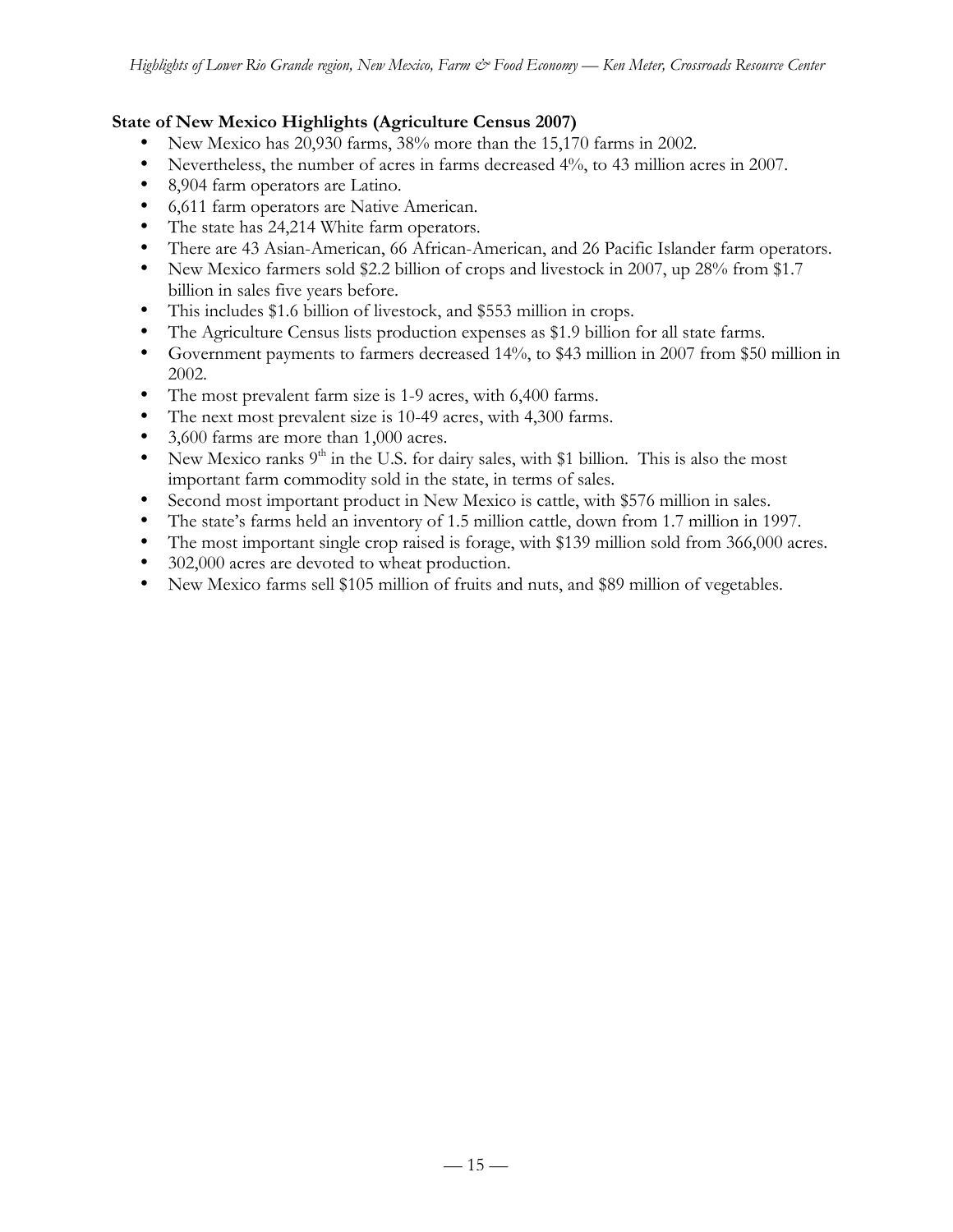### **New Mexico's top 25 farm products in 2007 (Economic Research Service)**

*See chart on next page*

| 1              | Dairy products     | 1,353.8 |
|----------------|--------------------|---------|
| 2              | Cattle and calves  | 951.8   |
| $\mathfrak{Z}$ | Hay                | 195.4   |
| 4              | Pecans             | 96.2    |
| 5              | Onions             | 63.4    |
| 6              | Greenhouse/nursery | 62.4    |
| 7              | Wheat              | 38.5    |
| 8              | Cotton             | 35.0    |
| 9              | Peppers, chile     | 32.9    |
| 10             | Corn               | 23.9    |
| 11             | Potatoes           | 14.3    |
| 12             | Sorghum grain      | 9.9     |
| 13             | Peanuts            | 7.0     |
| 14             | Dry beans          | 6.1     |
| 15             | Sheep and lambs    | 5.4     |
| 16             | Wool               | 1.3     |
| 17             | Apples             | 1.0     |
| 18             | Honey              | 0.5     |
| 19             | Hogs               | 0.2     |
| 20             | Mohair             | 0.2     |

*Note: chicken eggs and farm chickens were also listed among New Mexico's top 25 products, but sales figures for these products were not released by ERS.*

Note also that at \$11 million, direct sales from farmers to consumers amount to more than the value of the  $12<sup>th</sup>$  ranking product, sorghum grain.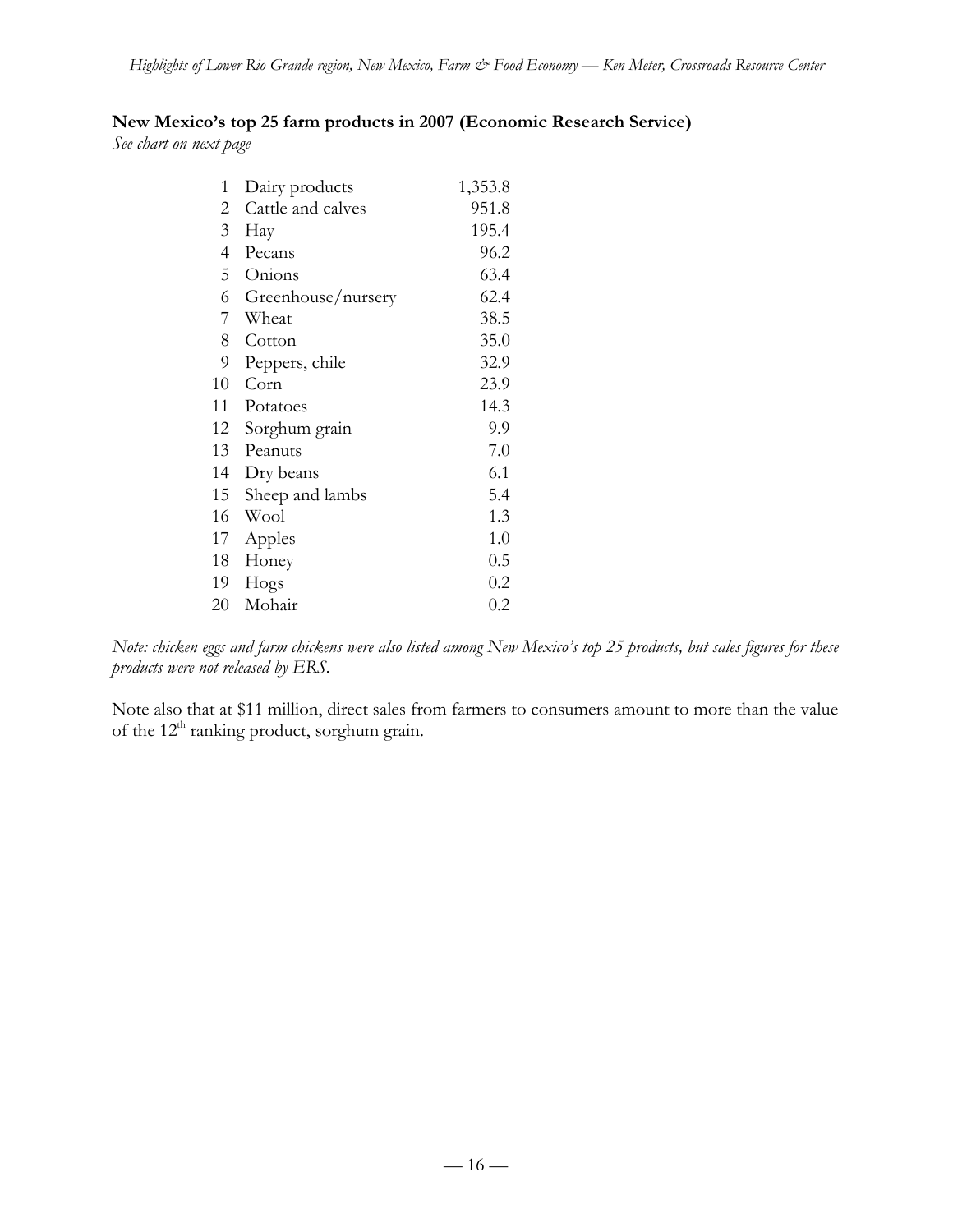**New Mexico's top 25 farm products in 2007 (Economic Research Service)** *See table on previous page*

**Top 25 commodities sold by New Mexico farms, 2007**



*Source: USDA Economic Research*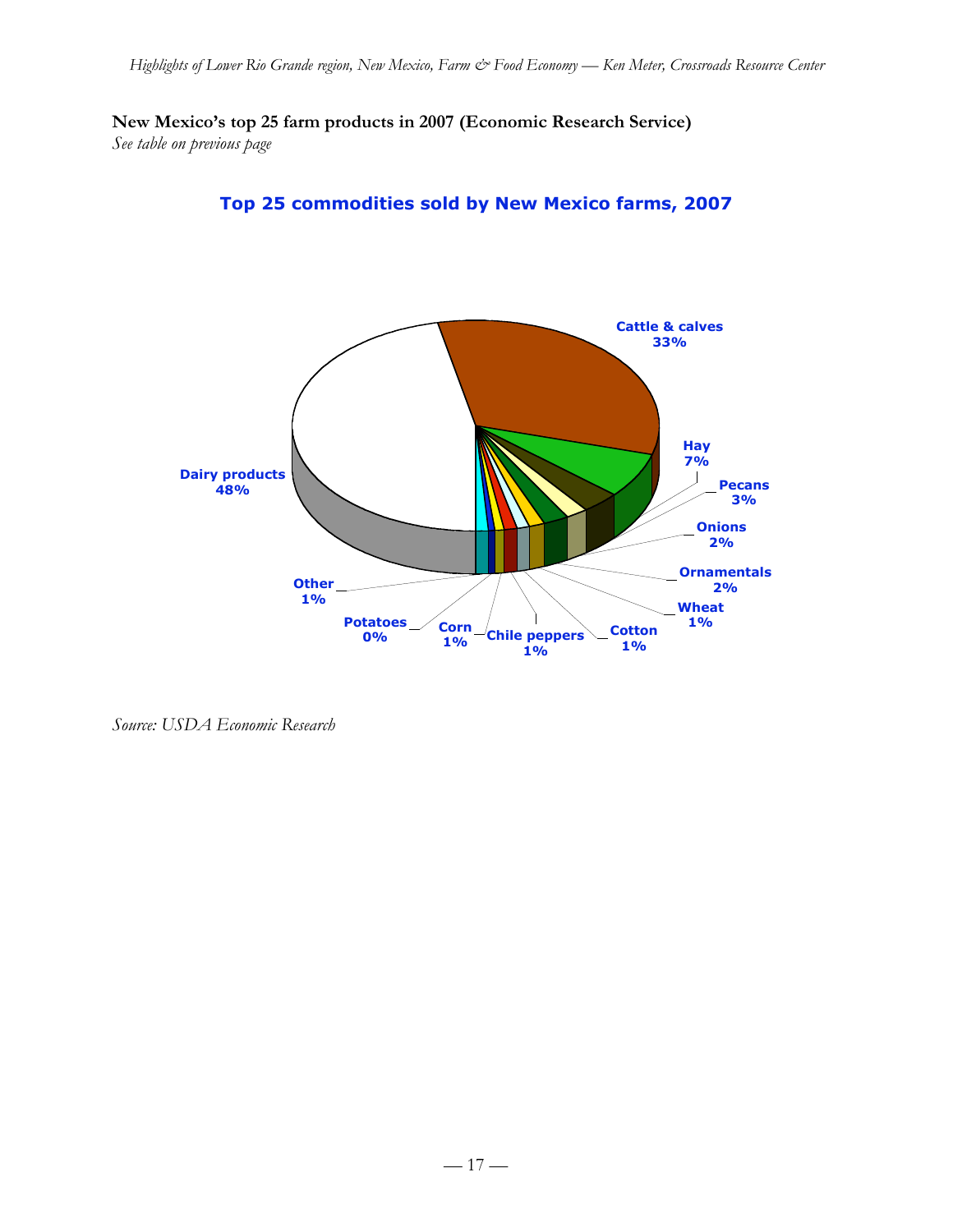# **Balance of Cash Receipts and Production Costs (Bureau of Economic Analysis):**

*Note: Bureau of Economic Analysis farm income data differ from Agriculture Census data.*

Chaves and Dona Ana Counties have experienced growth in farm income since 1979, while income for farmers in other counties has fallen off.



**Farm Production Balance in Arid lowlands** 

*Source: Bureau of Economic Analysis*

Lower Rio Grande region farmers sell \$1.1 billion of commodities per year (1969-2007 average), spending \$902 million to raise them, for an average gain of \$190 million each year. These data are dominated by cattle sales in Chaves and Dona Ana Counties.

59% of the region's farms and ranches reported a net loss in 2007 (Agriculture Census), even after subsidies are taken into account.

Lower Rio Grande region farmers and ranchers earned \$204 million more by selling commodities in 1969 than they earned in 2007 (in 2007 dollars). Sales of livestock and related products have risen since 1981, but still fall well below the peak sales of \$1.2 billion in 1973. Crop income has stayed fairly constant since 1973. The most steadily increasing cost of production is feed costs, which total \$330 million per year.

Farmers and ranchers earn another \$28 million per year of farm-related income — primarily rental income for land (39-year average for 1969-2007). Federal farm support payments averaged \$20 million per year from 2001-2006.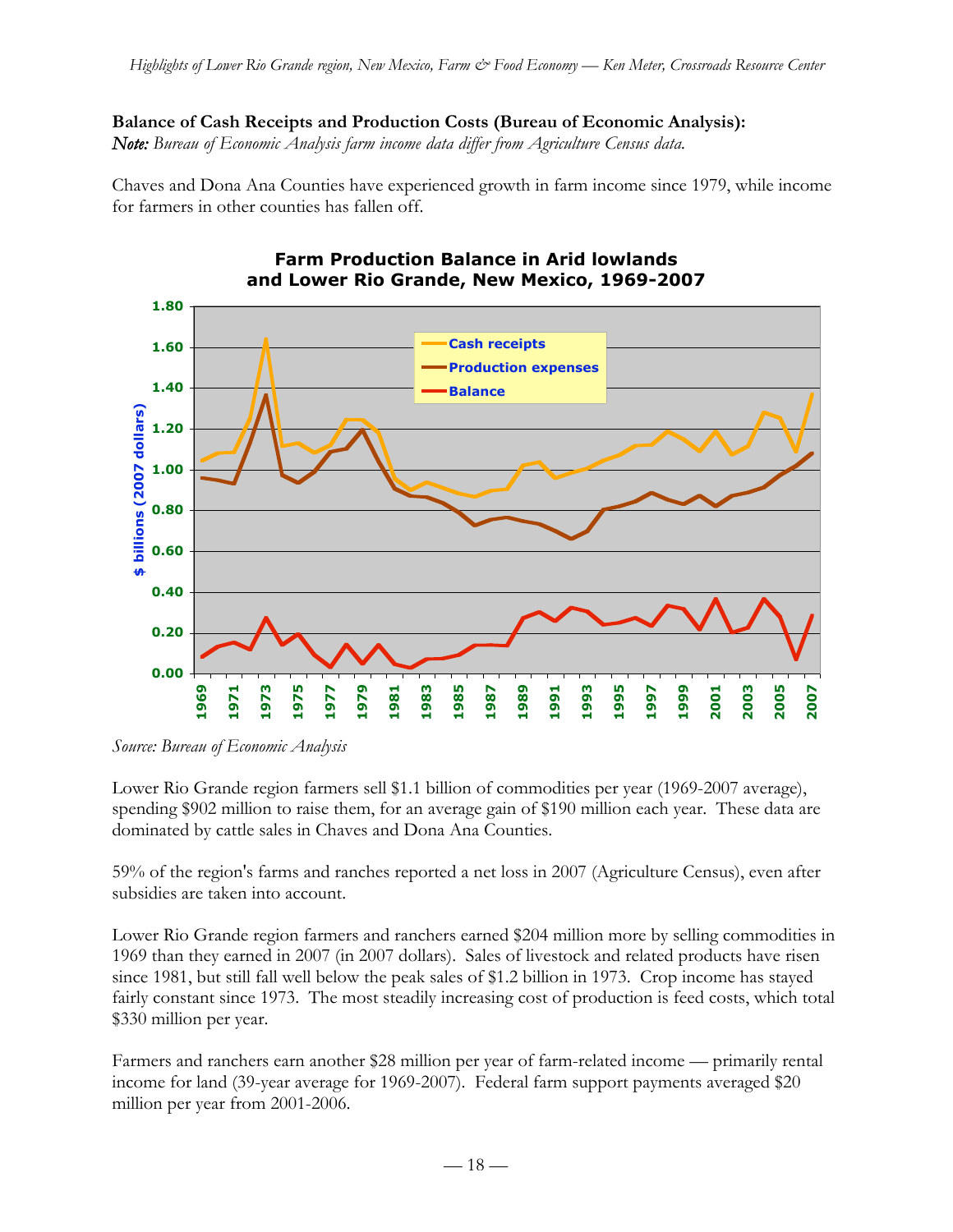

*Source: Bureau of Economic Analysis*

### **Lower Rio Grande region consumers (2007):**

Lower Rio Grande region consumers spend \$2.9 billion buying food each year, including \$1.6 billion for home use. Most of this food is produced outside the region. \$5.5 million of food products (0.5% of farm cash receipts, and 0.2% of local consumer needs) are sold by 464 farms directly to consumers, but not always to Lower Rio Grande region consumers, since this includes internet sales.

Estimated change in net assets for all region households was a combined loss of \$1.5 billion in 2007 alone (BLS). This places additional pressure on Lower Rio Grande region residents as they pay for food.

#### **Farm and food economy summary:**

Farms gain \$190 million each year producing food commodities, spending \$450 million buying inputs from external suppliers, for a total outflow of \$260 million from the region's economy.

Meanwhile, consumers spend more than \$2.7 billion buying food from outside. Thus, total loss to the region is nearly \$3 billion of potential wealth *each year*. This loss amounts to three times the value of all commodities raised in the region.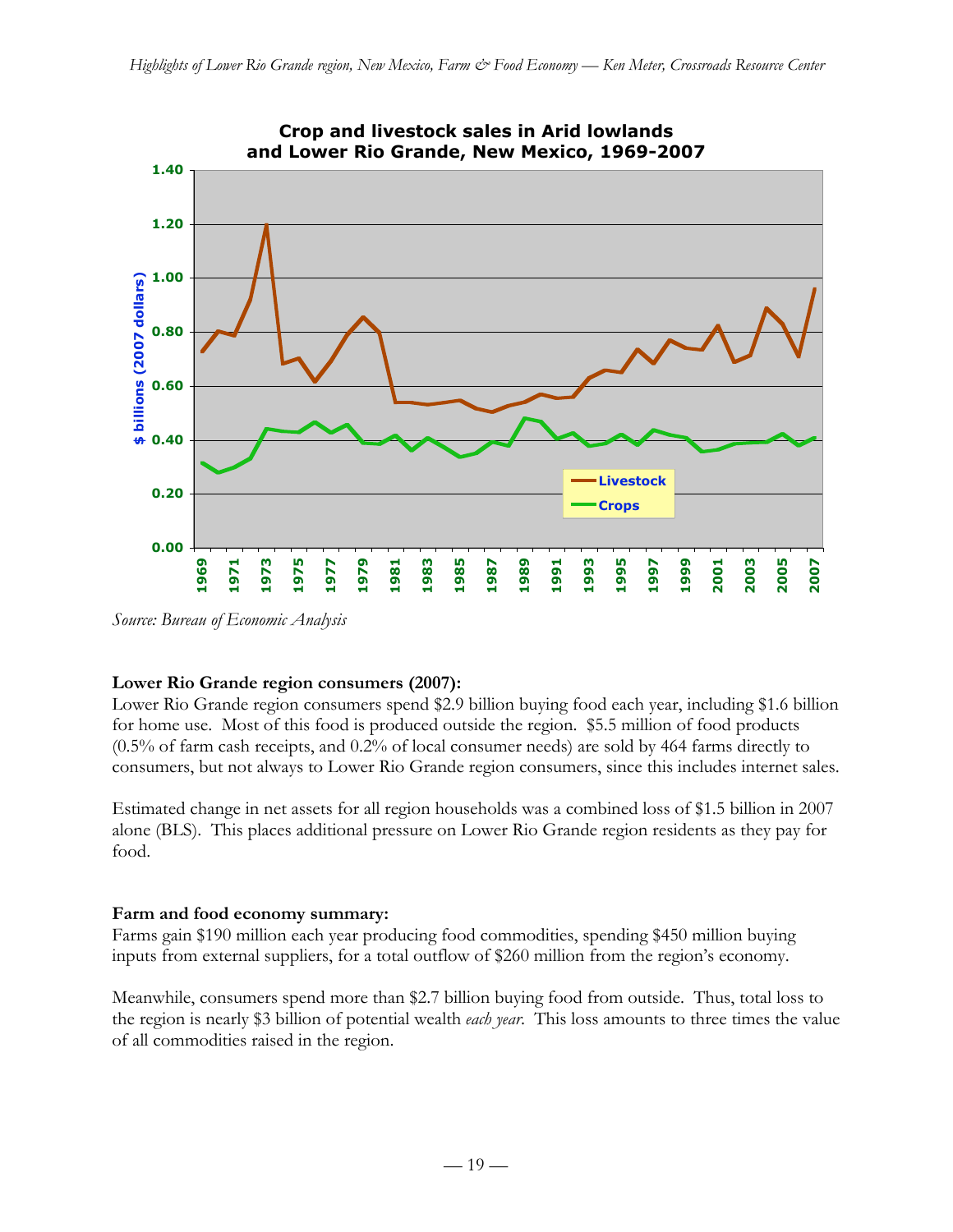#### **Lower Rio Grande region: markets for food eaten at home (2007):**

*Source: Bureau of Labor Statistics*

|                                     | millions   |
|-------------------------------------|------------|
| Meats, poultry, fish, and eggs      | 358<br>SS. |
| Fruits & vegetables                 | 299        |
| Cereals and bakery products         | 207        |
| Dairy products                      | 182        |
| "Other," incl. sweets, fats, & oils | 602        |

If Lower Rio Grande region consumers purchased only 15% of the food they need for home use directly from region farmers, this would produce \$248 million of new farm income in Lower Rio Grande region — an amount equivalent to 25% of the 2007 farm sales in the region.

#### **State of New Mexico: markets for food eaten at home (2007)**

*Source: Bureau of Labor Statistics*

New Mexicans purchase \$5 billion of food per year, \$2.8 billion of this to eat at home. Home purchases break down in the following way:

|                                     | millions |  |
|-------------------------------------|----------|--|
| Meats, poultry, fish, and eggs      | \$620    |  |
| Fruits & vegetables                 | 518      |  |
| Cereals and bakery products         | 358      |  |
| Dairy products                      | 315      |  |
| "Other," incl. sweets, fats, & oils | 1,043    |  |